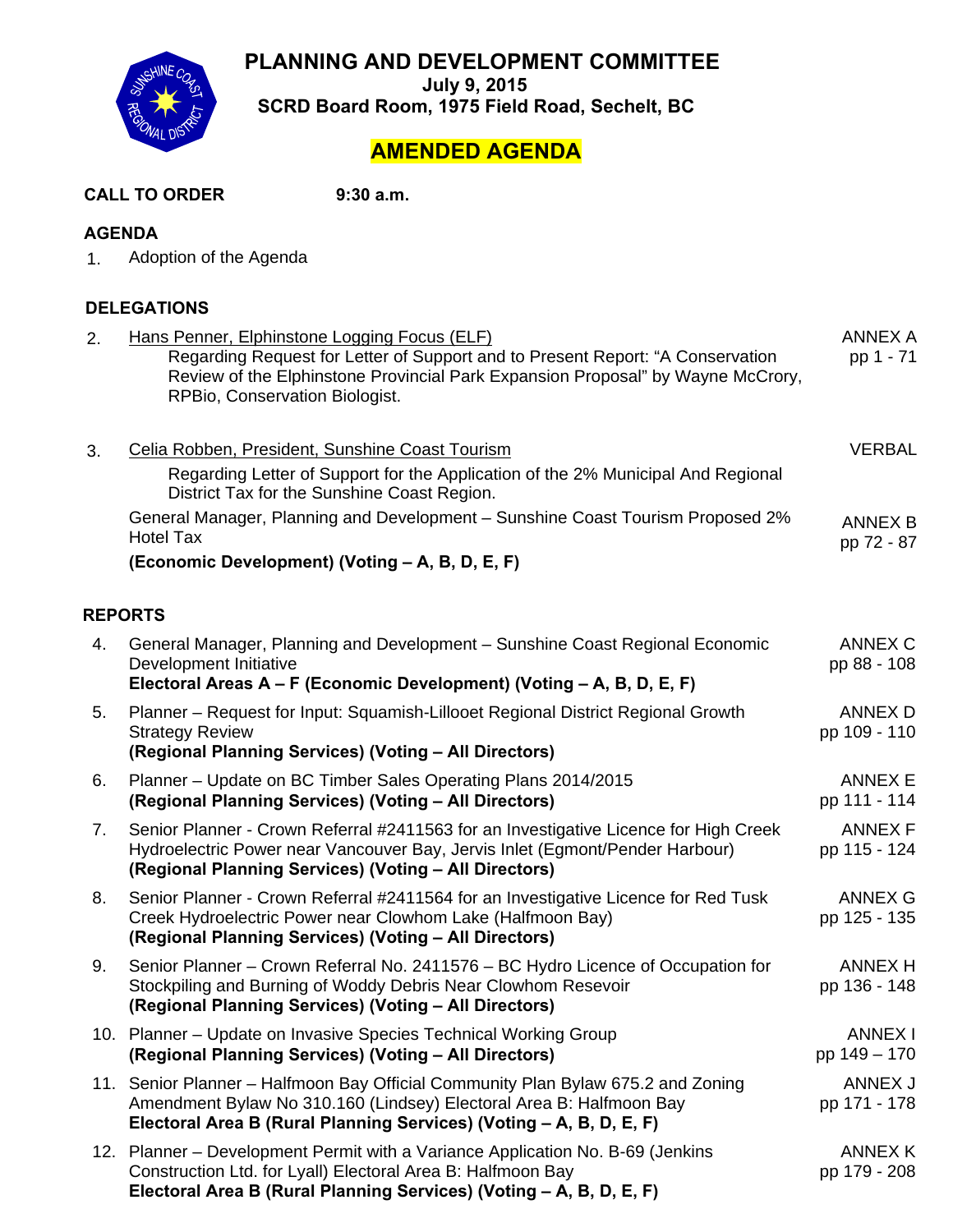|     | Planning and Development Committee Amended Agenda - July 9, 2015                                                                                                                                      | Page 2 of 3                    |
|-----|-------------------------------------------------------------------------------------------------------------------------------------------------------------------------------------------------------|--------------------------------|
|     | 13. Planner – Development Permit with a Variance Application No. D-135 (Brash for<br>Shineton) Electoral Area D: Roberts Creek<br>Electoral Area D (Rural Planning Services) (Voting - A, B, D, E, F) | ANNEX L<br>pp 209 - 215        |
|     | 14. Senior Planner - Road Frontage Waiver - Subdivision File No. 2014-05685 (Bolognese),<br>Electoral Area B: Halfmoon Bay<br>Electoral Area B (Rural Planning Services) (Voting - A, B, D, E, F)     | ANNEX M<br>pp 216 - 217        |
|     | 15. Senior Planner - Road Frontage Waiver - Subdivision File No. 2014-01893 (Clelland),<br>Electoral Area D: Roberts Creek<br>Electoral Area D (Rural Planning Services) (Voting - A, B, D, E, F)     | <b>ANNEX N</b><br>pp 218 - 219 |
|     | 16. Senior Planner - MOTI Road Closure Application #2015-00557, Electoral Area F: West<br><b>Howe Sound</b><br>Electoral Area F (Rural Planning Services) (Voting - A, B, D, E, F)                    | <b>ANNEX O</b><br>pp 220 - 222 |
|     | 17. Senior Planner – Redevelopment Policy for Mobile Home Parks (Areas A to F)<br>(Rural Planning Services) (Voting - A, B, D, E, F)                                                                  | <b>ANNEX P</b><br>pp 223 - 234 |
|     | 18. Planning and Development Division Monthly Report - June 2015<br>(Regional/Rural Planning Services) (Voting - All Directors)                                                                       | ANNEX Q<br>pp 235 - 244        |
|     | <b>MINUTES</b>                                                                                                                                                                                        |                                |
|     | 19. Agricultural Advisory Committee Minutes of June 23, 2015<br>(Regional Planning Services) (Voting - All Directors)                                                                                 | ANNEX R<br>pp 245 - 251        |
|     | 20. Egmont/Pender Harbour (Area A) APC Minutes of June 24, 2015<br>Electoral Area A (Rural Planning Services) (Voting - A, B, D, E, F)                                                                | <b>ANNEX S</b><br>pp 252 - 253 |
|     | 21. Halfmoon Bay (Area B) APC Minutes of June 23, 2015<br>Electoral Area B (Rural Planning Services) (Voting - A, B, D, E, F)                                                                         | <b>ANNEX T</b><br>pp 254 - 257 |
|     | 22. Roberts Creek (Area D) APC Minutes of June 29, 2015<br>Electoral Area D (Rural Planning Services) (Voting - A, B, D, E, F)                                                                        | <b>ANNEX U</b><br>pp 258 - 259 |
|     | 23. Elphinstone (Area E) APC Minutes of June 24, 2015<br>Electoral Area E (Rural Planning Services) (Voting - A, B, D, E, F)                                                                          | <b>ANNEX V</b><br>pp 260 - 264 |
|     | 24. West Howe Sound (Area F) APC Minutes of June 23, 2015<br>Electoral Area F (Rural Planning Services) (Voting - A, B, D, E, F)                                                                      | <b>ANNEX W</b><br>pp 265 - 268 |
|     | <b>COMMUNICATIONS</b>                                                                                                                                                                                 |                                |
|     | 25. Hon. Leona Aglukkag, P.C., M.P. Minister of the Environment, dated May 27, 2015.<br>Regarding Cumulative Effects Assessment for Howe Sound.                                                       | <b>ANNEX X</b><br>pp 269 - 271 |
|     | 26. Jack Crompton, Chair, Squamish-Lillooet Regional District, dated May 29, 2015.<br>Regarding Cumulative Effects Assessment for Howe Sound.                                                         | <b>ANNEX Y</b><br>pp 272 - 273 |
| 27. | Naomi Fleschhut, Program Manager, Sunshine Coast Conservation Association,<br>dated June 9, 2015.<br>Regarding Fishing Closures for the Strait of Georgia's Glass Sponge Reefs.                       | <b>ANNEX Z</b><br>pp 274 - 289 |
|     | 28. Lori Ackerman, Chair, Peace River Regional District, dated June 12, 2015.                                                                                                                         | <b>ANNEX AA</b>                |
|     | Regarding Order in Council No. 148 (Removal of Lands from the ALC).                                                                                                                                   | pp 290 - 292                   |
|     | 29. Sayata Gabriel, dated June 22, 2015.<br>Regarding Invitation to join Steering Committee for the Sunshine Coast Food<br>Policy Council.                                                            | <b>ANNEX BB</b><br>pp 293      |
| 30. | <b>ADD</b> → Selina L. Williams, Corporate Officer, Town of Gibsons, dated July 8, 2015                                                                                                               | <b>ANNEX CC</b>                |
|     | <b>Regarding Sunshine Coast Regional Economic Development Initiative.</b>                                                                                                                             | pp 294                         |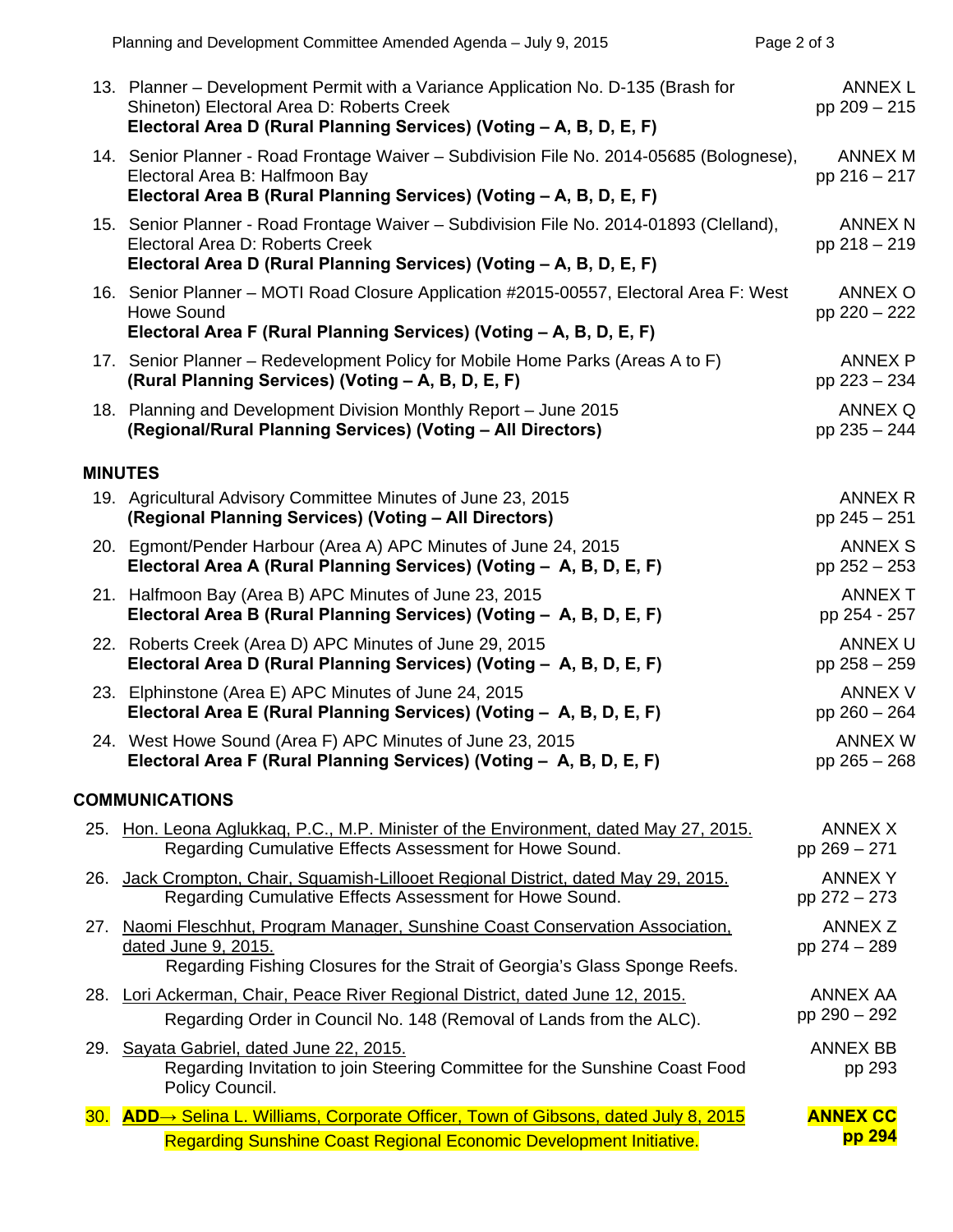#### **IN CAMERA**

*THAT the public be excluded from attendance at the meeting in accordance with Section 90 (1) (k) of the Community Charter – "negotiations and related discussions respecting the proposed provision of a municipal service that are at their preliminary stages…"*

**ADJOURNMENT**